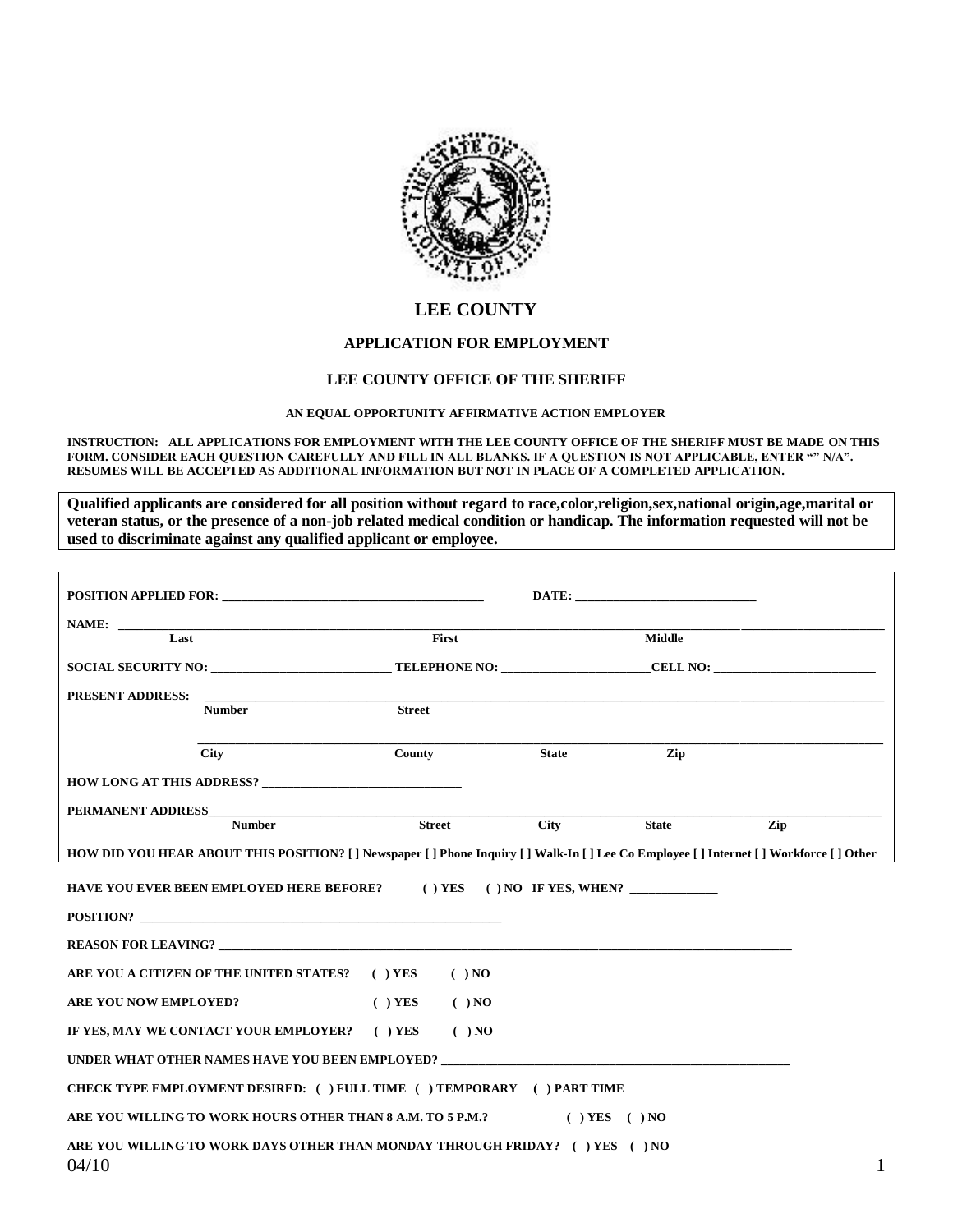**HAVE YOU SUBMITTED AN APPLICATION HERE BEFORE?** 

 $( )$  YES  $( )$  NO IF YES, WHEN?  $\Box$ 

**ARE YOU RELATED BY BLOOD OR MARRIAGE TO ANY SHERIFF'S OFFICE EMPLOYEE/OFFICIAL?**

**( ) YES ( ) NO IF YES, GIVES NAME AND RELATIONSHIP: \_\_\_\_\_\_\_\_\_\_\_\_\_\_\_\_\_\_\_\_\_\_\_\_\_\_\_\_\_\_\_\_\_\_\_\_\_\_\_\_\_\_\_\_\_\_\_\_\_\_\_\_\_\_\_\_**

**ARE YOU NOW OR HAVE YOU EVER BEEN INVOLVED IN A SPOUSAL RELATIONSHIP (TO INCLUDE MARRIAGE, COMMON-LAW MARRIAGE, LIVED TOGETHER, ETC) WITH A CURRENT INMATE OF THE LEE COUNTY JAIL?**

( ) YES ( ) NO IF YES, GIVE NAME AND RELATIONSHIP:

**SPECIFY ANY PARTICULAR SKILLS YOU MAY HAVE. LIST EQUIPMENT/MACHINES YOU OPERATE (OFFICE AND/OR ROAD):\_\_\_\_\_\_\_\_\_\_\_\_\_\_\_\_\_\_\_\_\_\_\_\_\_\_\_\_\_\_\_\_\_\_\_\_\_\_\_\_\_\_\_\_\_\_\_\_\_\_\_\_\_\_\_\_\_\_\_\_\_\_\_\_\_\_\_\_\_\_\_\_\_\_\_\_\_\_\_\_\_\_\_\_\_\_\_\_\_\_\_\_\_\_\_\_\_\_\_\_\_\_\_\_\_\_\_\_\_\_\_\_\_\_\_\_\_\_\_\_\_\_\_\_**

**HAVE YOU HAD OTHER ADDITIONAL EXPERIENCE AND TRAINING WHICH YOU FEEL WOULD QUALIFY YOU FOR THIS POSITION? \_\_\_\_\_\_\_\_\_\_\_\_\_\_\_\_\_\_\_\_\_\_\_\_\_\_\_\_\_\_\_\_\_\_\_\_\_\_\_\_\_\_\_\_\_\_\_\_\_\_\_\_\_\_\_\_\_\_\_\_\_\_\_\_\_\_\_\_\_\_\_\_\_\_\_\_\_\_\_\_\_\_\_\_\_\_\_\_\_\_\_\_\_\_\_\_\_\_\_\_\_\_\_\_\_\_\_\_\_\_\_\_\_\_\_\_\_\_\_\_\_\_\_\_\_\_\_\_\_\_\_**

**\_\_\_\_\_\_\_\_\_\_\_\_\_\_\_\_\_\_\_\_\_\_\_\_\_\_\_\_\_\_\_\_\_\_\_\_\_\_\_\_\_\_\_\_\_\_\_\_\_\_\_\_\_\_\_\_\_\_\_\_\_\_\_\_\_\_\_\_\_\_\_\_\_\_\_\_\_\_\_\_\_\_\_\_\_\_\_\_\_\_\_\_\_\_\_\_\_\_\_\_\_\_\_\_\_\_\_\_\_\_\_\_\_\_\_\_\_\_\_\_\_\_\_\_\_\_\_\_\_\_\_**

**\_\_\_\_\_\_\_\_\_\_\_\_\_\_\_\_\_\_\_\_\_\_\_\_\_\_\_\_\_\_\_\_\_\_\_\_\_\_\_\_\_\_\_\_\_\_\_\_\_\_\_\_\_\_\_\_\_\_\_\_\_\_\_\_\_\_\_\_\_\_\_\_\_\_\_\_\_\_\_\_\_\_\_\_\_\_\_\_\_\_\_\_\_\_\_\_\_\_\_\_\_\_\_\_\_\_\_\_\_\_\_\_\_\_\_\_\_\_\_\_\_\_\_\_\_\_\_\_\_\_\_**

**\_\_\_\_\_\_\_\_\_\_\_\_\_\_\_\_\_\_\_\_\_\_\_\_\_\_\_\_\_\_\_\_\_\_\_\_\_\_\_\_\_\_\_\_\_\_\_\_\_\_\_\_\_\_\_\_\_\_\_\_\_\_\_\_\_\_\_\_\_\_\_\_\_\_\_\_\_\_\_\_\_\_\_\_\_\_\_\_\_\_\_\_\_\_\_\_\_\_\_\_\_\_\_\_\_\_\_\_\_\_\_\_\_\_\_\_\_\_\_\_\_\_\_\_\_\_\_\_\_\_\_**

**\_\_\_\_\_\_\_\_\_\_\_\_\_\_\_\_\_\_\_\_\_\_\_\_\_\_\_\_\_\_\_\_\_\_\_\_\_\_\_\_\_\_\_\_\_\_\_\_\_\_\_\_\_\_\_\_\_\_\_\_\_\_\_\_\_\_\_\_\_\_\_\_\_\_\_\_\_\_\_\_\_\_\_\_\_\_\_\_\_\_\_\_\_\_\_\_\_\_\_\_\_\_\_\_\_\_\_\_\_\_\_\_\_\_\_\_\_\_\_\_\_\_\_\_\_\_\_\_\_\_\_ \_\_\_\_\_\_\_\_\_\_\_\_\_\_\_\_\_\_\_\_\_\_\_\_\_\_\_\_\_\_\_\_\_\_\_\_\_\_\_\_\_\_\_\_\_\_\_\_\_\_\_\_\_\_\_\_\_\_\_\_\_\_\_\_\_\_\_\_\_\_\_\_\_\_\_\_\_\_\_\_\_\_\_\_\_\_\_\_\_\_\_\_\_\_\_\_\_\_\_\_\_\_\_\_\_\_\_\_\_\_\_\_\_\_\_\_\_\_\_\_\_\_\_\_\_\_\_\_\_\_\_**

**\_\_\_\_\_\_\_\_\_\_\_\_\_\_\_\_\_\_\_\_\_\_\_\_\_\_\_\_\_\_\_\_\_\_\_\_\_\_\_\_\_\_\_\_\_\_\_\_\_\_\_\_\_\_\_\_\_\_\_\_\_\_\_\_\_\_\_\_\_\_\_\_\_\_\_\_\_\_\_\_\_\_\_\_\_\_\_\_\_\_\_\_\_\_\_\_\_\_\_\_\_\_\_\_\_\_\_\_\_\_\_\_\_\_\_\_\_\_\_\_\_\_\_\_\_ \_\_\_\_\_\_**

**\_\_\_\_\_\_\_\_\_\_\_\_\_\_\_\_\_\_\_\_\_\_\_\_\_\_\_\_\_\_\_\_\_\_\_\_\_\_\_\_\_\_\_\_\_\_\_\_\_\_\_\_\_\_\_\_\_\_\_\_\_\_\_\_\_\_\_\_\_\_\_\_\_\_\_\_\_\_\_\_\_\_\_\_\_\_\_\_\_\_\_\_\_\_\_\_\_\_\_\_\_\_\_\_\_\_\_\_\_\_\_\_\_\_\_\_\_\_\_\_\_\_\_\_\_ \_\_\_\_\_\_**

**PLEASE LIST ANY FOREIGN LANGUAGES YOU SPEAK, READ AND/OR WRITE: \_\_\_\_\_\_\_\_\_\_\_\_\_\_\_\_\_\_\_\_\_\_\_\_\_\_\_\_\_\_\_\_\_\_\_\_\_\_\_\_\_\_\_\_\_\_\_\_\_\_\_\_\_\_\_**

## **LEGAL**

**HAVE YOU EVER BEEN ARRESTED? PLED "GUILTY" OR "NO CONTEST" TO OR BEEN CONVICTED OF A CRIME?** 

**( ) YES ( ) NO IF YES, PLEASE PROVIDE DATE(S) AND DETAILS. ATTACH SEPARATE SHEET OF PAPER IF NECESSARY:** 

**HAVE YOU EVER BEEN PLACED ON COURT PROBATION AS AN ADULT?** 

**( ) YES ( ) NO IF YES, PLEASE PROVIDE DATES AND DETAILS**

**ARE YOU NOW OR HAVE YOU EVER BEEN INVOLVED AS A PLANTIFF OR DEFENDANT IN ANY CIVIL COURT ACTION?**

**( ) YES ( ) NO IF YES, PLEASE GIVE DETAILS.**

**ARE THERE ANY LEGAL RESTRICTIONS AGAINST YOU CARRYING A FIREARM, SUCH AS CONVICTION OF A CRIME INVOLVING DOMESTIC VIOLENCE?** 

 $( )$  YES  $( )$  NO IF YES, PLEASE EXPLAIN  $\_\_$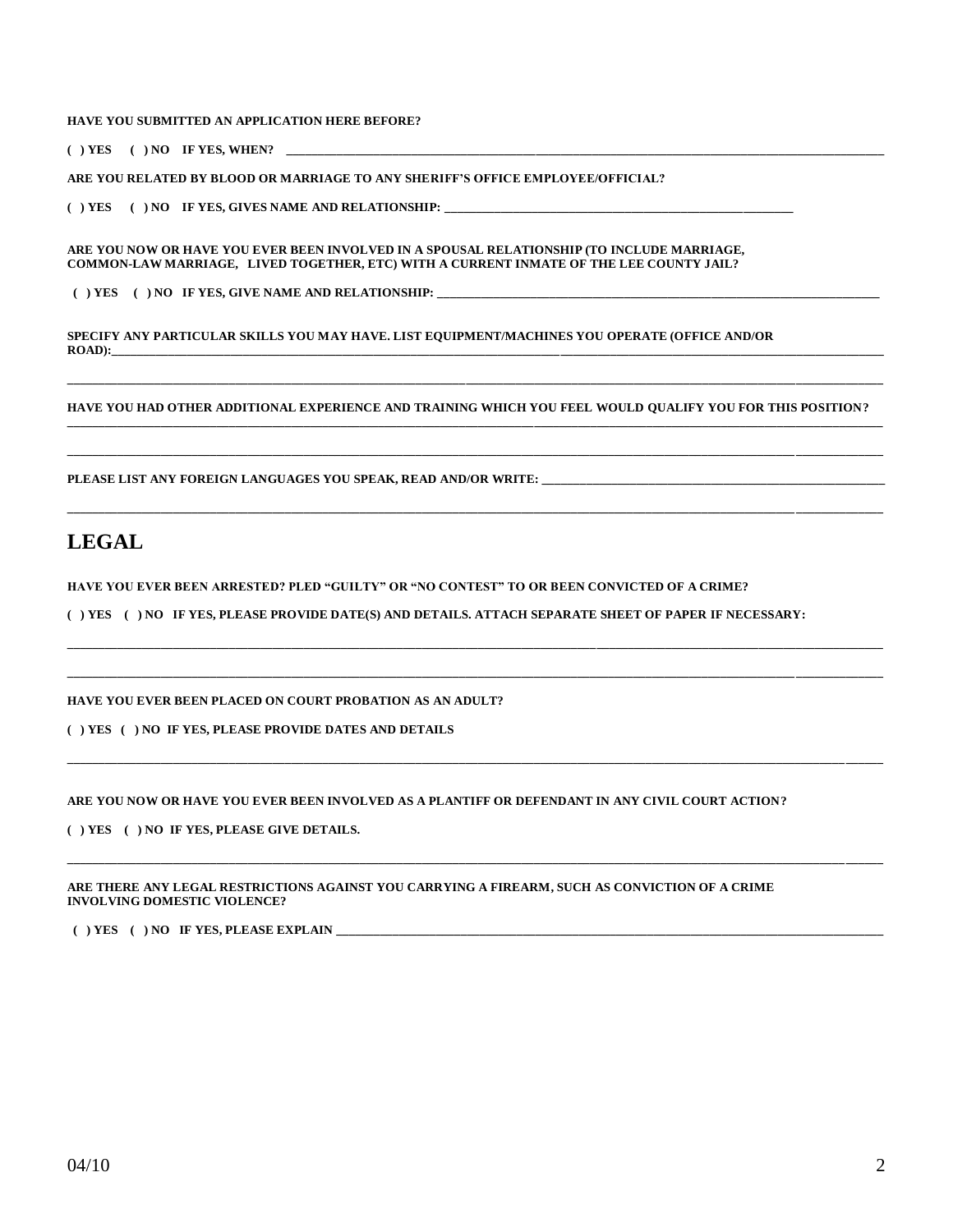# **RELATIVES AND REFERENCES**

## **Use full birth names and maiden names:**

|                     | <b>ADDRESS</b> | TELEPHONE /CELL//E-MAIL |
|---------------------|----------------|-------------------------|
| 1. Father:          |                |                         |
| 2. Mother           |                |                         |
| 3. Father-in-Law    |                |                         |
| 4. Mother-in-Law    |                |                         |
| 5. Spouse:          |                |                         |
| 6: Former Spouse:   |                |                         |
| 7: Brother:<br>Age: |                |                         |
| 8:Brother:          |                |                         |
| Age:                |                |                         |
| 9. Brother:<br>Age: |                |                         |
| 10. Sister:<br>Age  |                |                         |
| 11. Sister:<br>Age  |                |                         |
| 12: Sister:<br>Age  |                |                         |
| 13: Step Father:    |                |                         |
| 14: Step Mother:    |                |                         |
|                     |                |                         |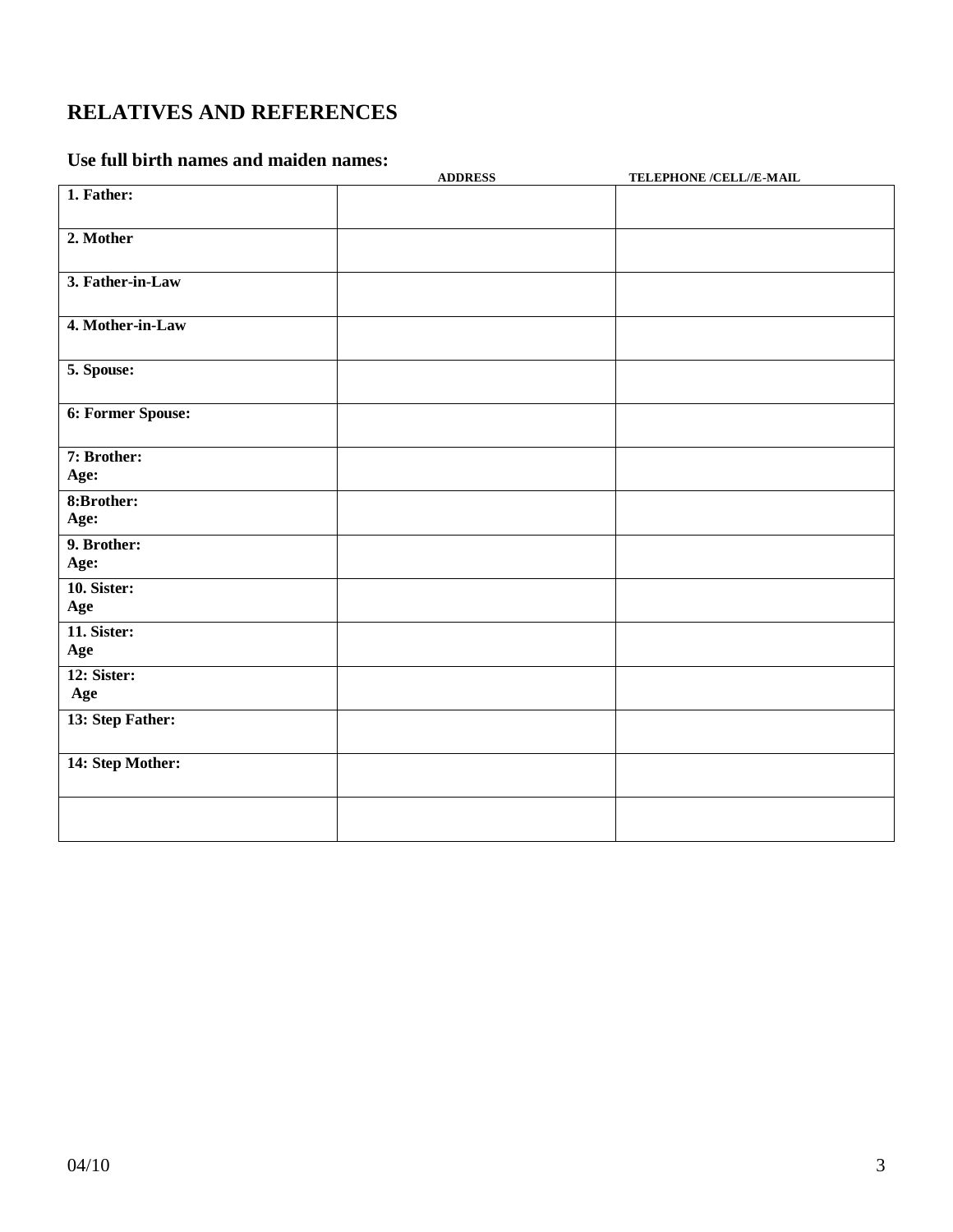# **RESIDENCE:**

**PLEASE LIST ALL OF YOUR RESIDENCES DURING THE LAST 10 YEARS; GIVE NO INFORMATION PRIOR TO YOUR 17TH BIRTHDAY. BEGIN WITH THE MOST CURRENT ADDRESS.** 

| <b>ADDRESS OF RESIDENCE</b> | <b>CITY, STATE, ZIP</b> | <b>DATES</b> | <b>NAMES AND ADDRESS</b><br>OF LESSOR |
|-----------------------------|-------------------------|--------------|---------------------------------------|
| 1.                          |                         |              |                                       |
| 2.                          |                         |              |                                       |
| 3.                          |                         |              |                                       |
| 4,                          |                         |              |                                       |
| $\overline{5}$ .            |                         |              |                                       |
| $\overline{6}$ .            |                         |              |                                       |
| 7.                          |                         |              |                                       |
| $\overline{\mathbf{8}}$ .   |                         |              |                                       |
| 9.                          |                         |              |                                       |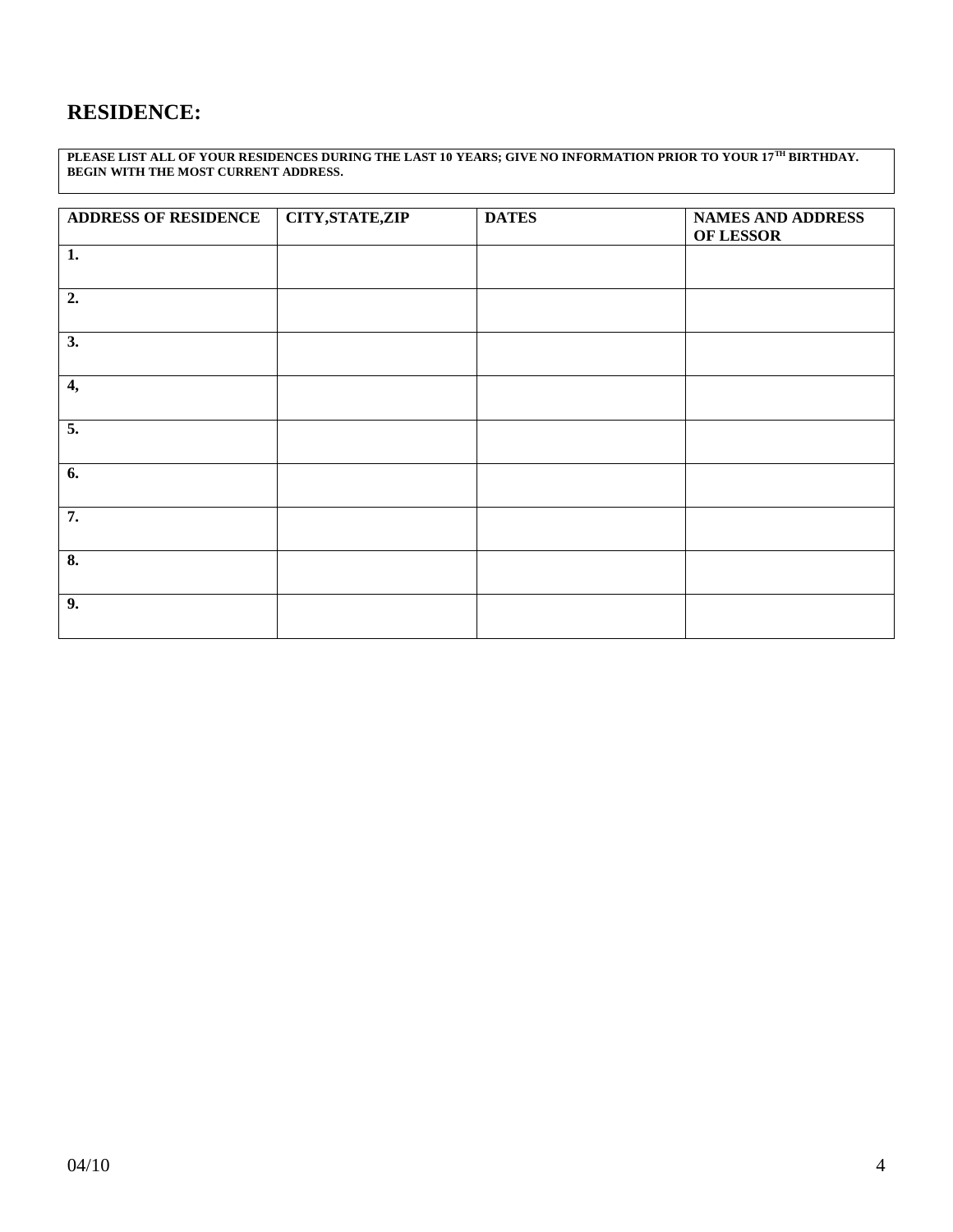## **EDUCATION:**

**ARE YOU A HIGH SCHOOL GRADUATE ( ) YES ( ) NO GED CERTIFICATE ( ) YES ( ) NO**

| <b>SCHOOLS ATTENDED</b><br>(College-University-Trade-Business-Correspondence) |  |                                          |                                              |  |
|-------------------------------------------------------------------------------|--|------------------------------------------|----------------------------------------------|--|
| <b>NAME OF SCHOOL</b>                                                         |  | <b>COURSE/MAJOR   DEGREE/CERTIFICATE</b> | <b>DATES ATTENDED OR</b><br><b>GRADUATED</b> |  |
|                                                                               |  |                                          |                                              |  |
|                                                                               |  |                                          |                                              |  |
|                                                                               |  |                                          |                                              |  |

# **EXPERIENCE AND EMPLOYMENT: BEGIN WITH YOUR MOST CURRENT EMPLOYMENT, PLEASE LIST ALL**

| NECESSARY. INCLUDE COMPLETE ADDRESS (i.e. Street Address or P.O. Box, City, State Zip) INCLUDE E-MAIL ADDRESSES |                      |                            |                            |                          |
|-----------------------------------------------------------------------------------------------------------------|----------------------|----------------------------|----------------------------|--------------------------|
| <b>1. EMPLOYERS NAME:</b>                                                                                       |                      | <b>COMPLETE ADDRESS:</b>   |                            | <b>TELEPHONE#</b>        |
|                                                                                                                 |                      |                            |                            |                          |
| <b>DATES EMPLOYED:</b><br><b>FROM:</b><br>TO:                                                                   |                      | <b>JOB TITLE/POSITION:</b> |                            | <b>SUPERVISORS NAME:</b> |
| <b>STARTING SALARY:</b>                                                                                         | <b>FINAL SALARY:</b> |                            | <b>REASON FOR LEAVING:</b> |                          |
| DESCRIPTION OF DUTIES, RESPONSIBILITY, AND ACCOMPLISHMENTS:                                                     |                      |                            |                            |                          |
|                                                                                                                 |                      |                            |                            |                          |
| 2. EMPLOYERS NAME:                                                                                              |                      | <b>COMPLETE ADDRESS:</b>   |                            | <b>TELEPHONE#</b>        |
| <b>DATES EMPLOYED:</b><br>FROM:<br>TO:                                                                          |                      | <b>JOB TITLE/POSITION:</b> |                            | <b>SUPERVISORS NAME:</b> |
| <b>STARTING SALARY:</b>                                                                                         | <b>FINAL SALARY:</b> |                            | <b>REASON FOR LEAVING:</b> |                          |
| DESCRIPTION OF DUTIES, RESPONSIBILITY, AND ACCOMPLISHMENTS:                                                     |                      |                            |                            |                          |
|                                                                                                                 |                      |                            |                            |                          |
|                                                                                                                 |                      |                            |                            |                          |
| 3. EMPLOYERS NAME:                                                                                              |                      | <b>COMPLETE ADDRESS:</b>   |                            | <b>TELEPHONE#</b>        |
|                                                                                                                 |                      |                            |                            |                          |
| <b>DATES EMPLOYED:</b><br>FROM:<br>TO:                                                                          |                      | <b>JOB TITLE/POSITION:</b> |                            | <b>SUPERVISORS NAME:</b> |
| <b>STARTING SALARY:</b>                                                                                         | <b>FINAL SALARY:</b> |                            | <b>REASON FOR LEAVING:</b> |                          |
| DESCRIPTION OF DUTIES, RESPONSIBILITY, AND ACCOMPLISHMENTS:                                                     |                      |                            |                            |                          |
|                                                                                                                 |                      |                            |                            |                          |
|                                                                                                                 |                      |                            |                            |                          |
| <b>4. EMPLOYERS NAME:</b>                                                                                       |                      | <b>ADDRESS:</b>            |                            | <b>TELEPHONE#</b>        |
| <b>DATES EMPLOYED:</b><br>FROM:<br>TO:                                                                          |                      | <b>JOB TITLE/POSITION:</b> |                            | <b>SUPERVISORS NAME:</b> |
| <b>STARTING SALARY:</b>                                                                                         | <b>FINAL SALARY:</b> |                            | <b>REASON FOR LEAVING:</b> |                          |
| DESCRIPTION OF DUTIES, RESPONSIBILITY, AND ACCOMPLISHMENTS:                                                     |                      |                            |                            |                          |
|                                                                                                                 |                      |                            |                            |                          |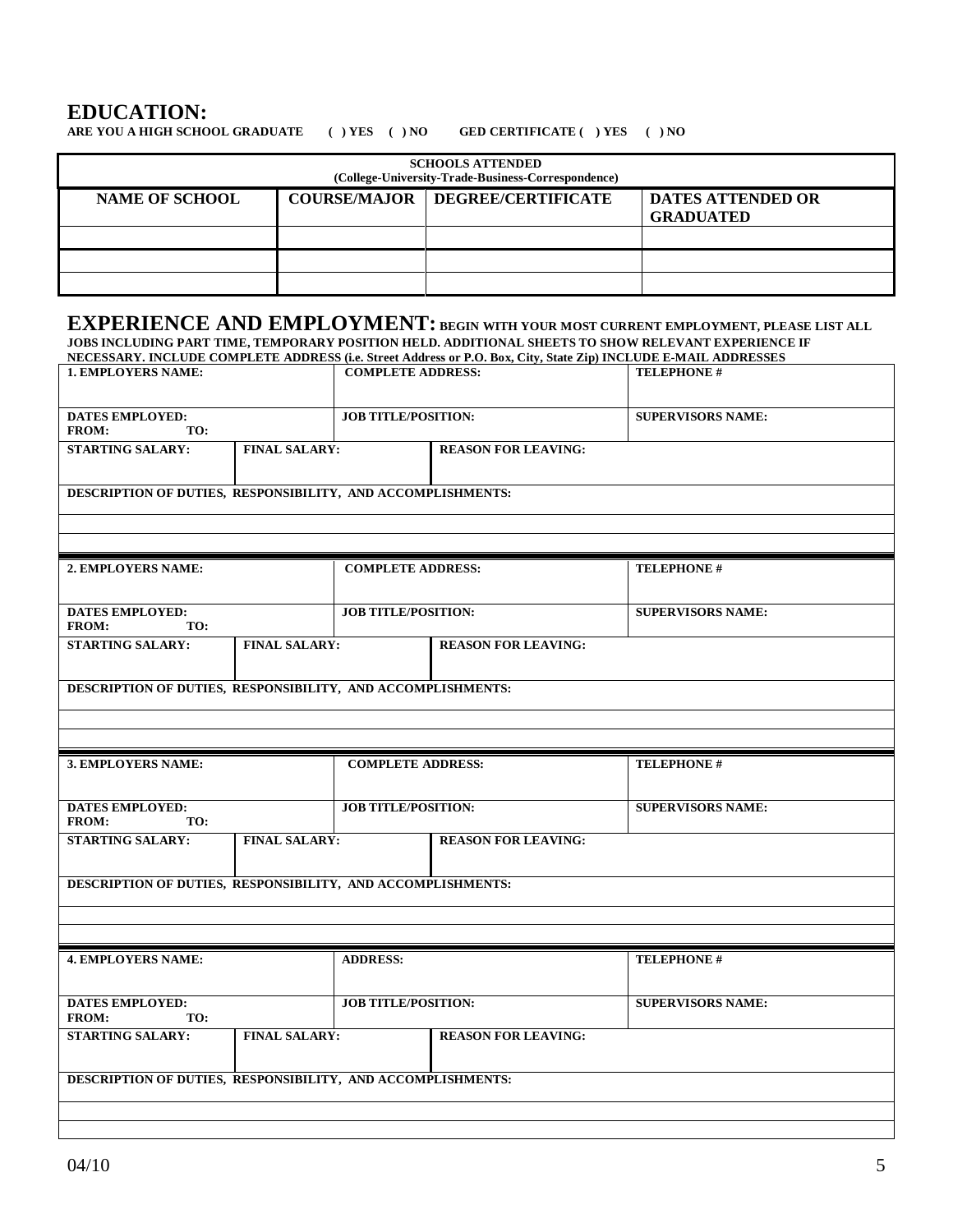| LIST ALL LICENSES YOU MAY HOLD: (DRIVERS, PEACE OFFICER, JAILERS, ETC) |  |                                                                                  |
|------------------------------------------------------------------------|--|----------------------------------------------------------------------------------|
| TYPE: DRIVER'S LICENSE NUMBER: _______________________                 |  | EXPIRATION DATE: _________________________                                       |
|                                                                        |  | EXPIRATION DATES: ________________________                                       |
|                                                                        |  |                                                                                  |
|                                                                        |  | ,我们也不会有什么?""我们的人,我们也不会有什么?""我们的人,我们也不会有什么?""我们的人,我们也不会有什么?""我们的人,我们也不会有什么?""我们的人 |
| <b>MILITARY SERVICE:</b>                                               |  | ,我们也不会有什么?""我们的人,我们也不会不会不会。""我们的人,我们也不会不会不会不会。""我们的人,我们也不会不会不会不会。""我们的人,我们也不会不会不 |
|                                                                        |  |                                                                                  |
| RANK ON ENTERING:                                                      |  |                                                                                  |
| RANK AT DISCHARGE:                                                     |  |                                                                                  |

# **FINANCIAL:**

| HAVE YOU EVER FILED OR DECLARED BANKRUPTCY? () YES () NO                                                                                                                 |
|--------------------------------------------------------------------------------------------------------------------------------------------------------------------------|
|                                                                                                                                                                          |
| HAVE ANY OF YOUR BILLS EVER BEEN TURNED OVER TO A COLLECTION AGENCY? ( ) YES ( ) NO<br>IF YES GIVE DETAILS:                                                              |
| HAVE YOU EVER HAD PURCHASED GOODS REPOSSED? () YES () NO<br>IF YES GIVE DETAILS:                                                                                         |
| HAVE YOU EVER HAD YOUR WAGES GARNISHED? () YES () NO                                                                                                                     |
| HAVE YOU EVER BEEN DELINQUENT ON INCOME OR OTHER TAX PAYMENTS? ( ) YES ( ) NO                                                                                            |
| ARE THERE ANY LEGAL RESTRICTIONS AGAINST YOU CARRYING A FIREARM, SUCH AS CONVICTION OF A CRIME<br>INVOLVING DOMESTIC VIOLENCE? ( ) YES ( ) NO<br>IF YES, PLEASE EXPLAIN: |
|                                                                                                                                                                          |

**\_\_\_\_\_\_\_\_\_\_\_\_\_\_\_\_\_\_\_\_\_\_\_\_\_\_\_\_\_\_\_\_\_\_\_\_\_\_\_\_\_\_\_\_\_\_\_\_\_\_\_\_\_\_\_\_\_\_\_\_\_\_\_\_\_\_\_\_\_\_\_\_\_\_\_\_\_\_\_\_\_\_\_\_\_\_\_\_\_\_\_\_\_\_\_\_\_\_\_\_\_\_\_\_\_\_\_\_\_\_\_\_\_\_\_\_\_\_\_\_\_\_\_\_\_\_\_\_\_\_\_**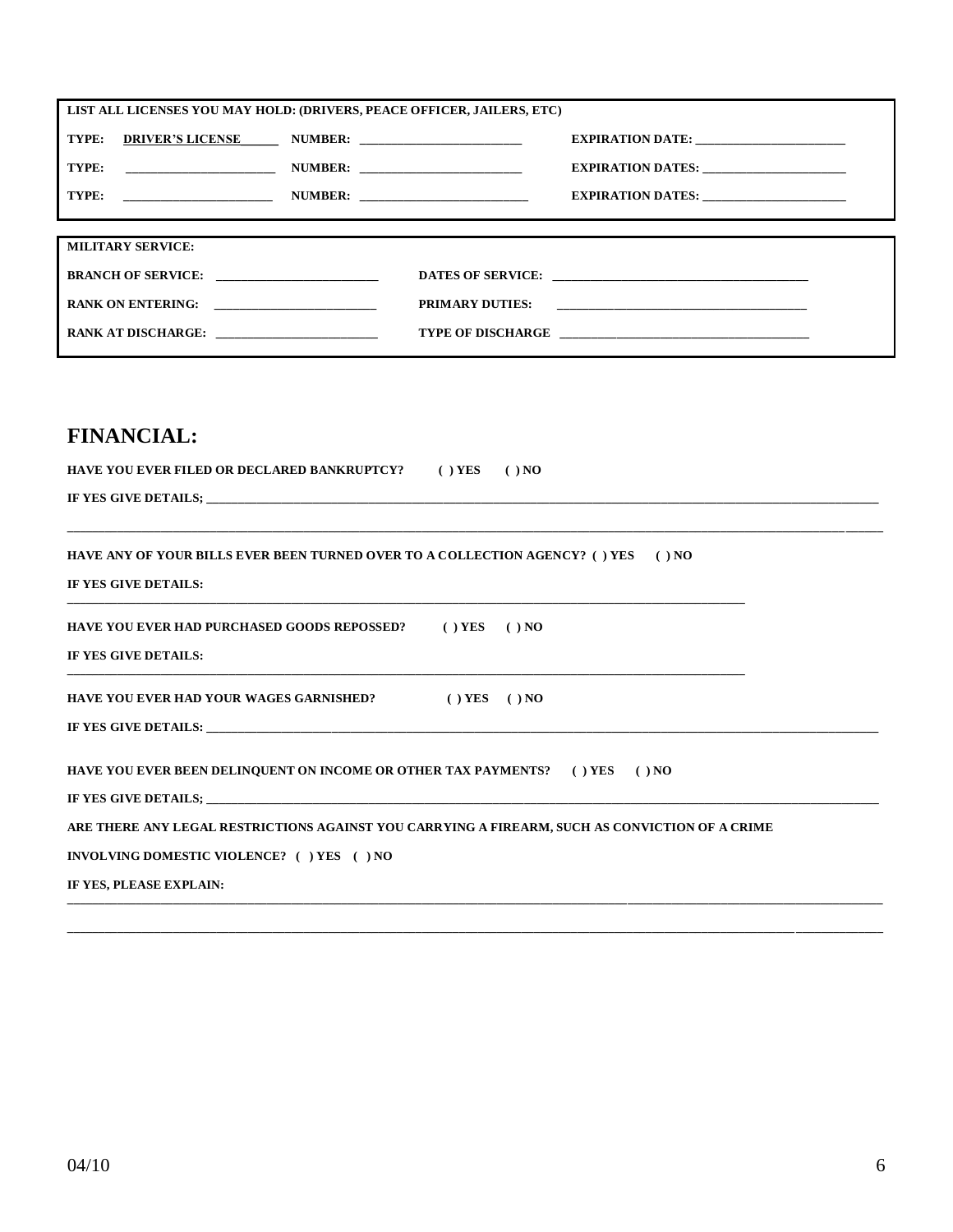## **MARITAL STATUS ( ) MARRIED ( ) SINGLE ( ) DIVORCED ( ) WIDOWED**

**IF MARRIED SPOUSES NAME: \_\_\_\_\_\_\_\_\_\_\_\_\_\_\_\_\_\_\_\_\_\_\_\_\_\_\_\_\_\_\_\_\_\_\_\_\_\_\_\_\_\_\_\_\_\_\_ DATE OF BIRTH \_\_\_\_\_\_\_\_\_\_\_\_\_\_\_\_\_\_\_\_\_\_\_\_\_\_\_\_\_\_\_\_\_\_\_**

## **LIST CHILDREN BY NAME, SEX AND AGE:**

| <b>CHILDS NAME</b> | M | <b>SEX</b> | AGE | DOES CHILD LIVE IN THE HOME<br><b>YES</b> | NO. |
|--------------------|---|------------|-----|-------------------------------------------|-----|
|                    |   |            |     |                                           |     |
|                    |   |            |     |                                           |     |
|                    |   |            |     |                                           |     |
|                    |   |            |     |                                           |     |
|                    |   |            |     |                                           |     |

### **GIVE THE NAMES AND ADDRESSES OF THREE (3) INDIVIDUALS, OTHER THAN RELATIVES AND PAST EMPLOYERS, WHO HAVE KNOWLEDGE OF YOUR CHARACTER, EXPERIENCE OR ABILITY:**

| <b>NAME</b> | <b>ADDRESS</b> | <b>TELEPHONE/CELL NUMBER</b> | <b>OCCUPATION</b> |
|-------------|----------------|------------------------------|-------------------|
| .,          |                |                              |                   |
|             |                |                              |                   |
|             |                |                              |                   |
| 2.          |                |                              |                   |
|             |                |                              |                   |
|             |                |                              |                   |
| 3.          |                |                              |                   |
|             |                |                              |                   |
|             |                |                              |                   |

| The information requested below is optional. It may be used for background checks and will be used for maintaining required and personnel records<br>for business and government reporting. |               |                                         |
|---------------------------------------------------------------------------------------------------------------------------------------------------------------------------------------------|---------------|-----------------------------------------|
| <b>DATE OF BIRTH:</b>                                                                                                                                                                       | SEX: ( ) MALE | <b>PLACE OF BIRTH:</b><br><b>FEMALE</b> |

## *PLEASE READ THE FOLLOWING CAREFULLY:*

**I HEREBY DECLARE ALL INFORMATION GIVEN IS COMPLETE AND ACCURATE TO THE BEST OF MY KNOWLEDGE AND BELIEF. I AGREE THAT MY EMPLOYMENT IS BASED ON THE FACTS I HAVE GIVEN AND ANY INTENTIONAL MISREPRESENTATION ON MY PART WILL CONSTITUTE A RELEASE TO THE EMPLOYER FOR ANY LIABILITY HE MAY ENCOUNTER BY HAVING ACTED ON SUCH FACTS, AND ALSO CONSTITUTES GROUND FOR MY DISMISSAL… I HEREBY AUTHORIZE LEE COUNTY TO INVESTIGATE THE FACTS CLAIMED BY ME.**

**\_\_\_\_\_\_\_\_\_\_\_\_\_\_\_\_\_\_\_\_\_\_\_\_\_\_\_\_\_\_\_\_\_\_\_\_\_\_ \_\_\_\_\_\_\_\_\_\_\_\_\_\_\_\_\_\_\_\_\_\_\_\_\_\_\_\_\_\_\_\_\_\_\_\_\_\_\_\_\_\_\_\_\_\_\_\_\_\_**